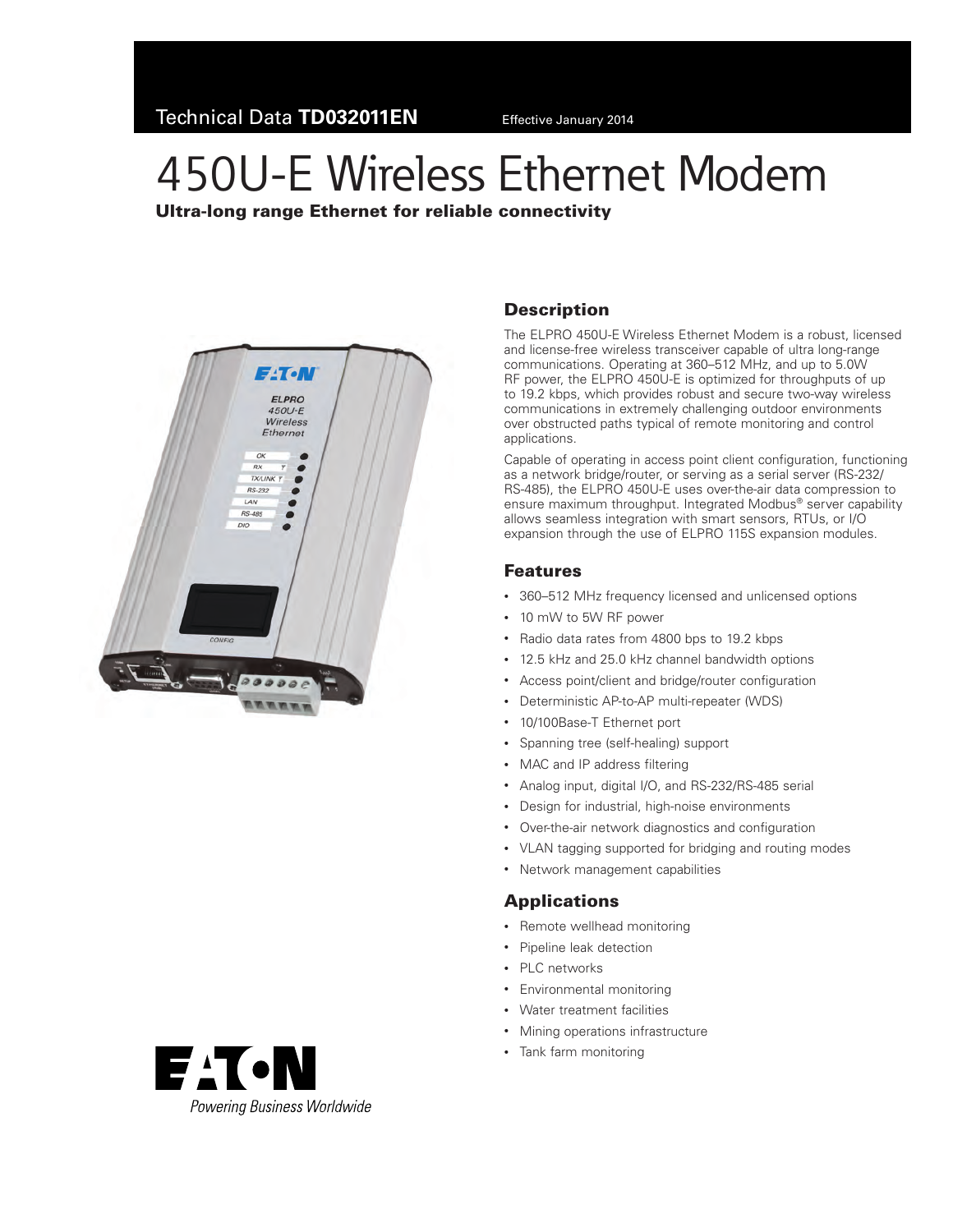## **Specifications**

| <b>SPECIFICATION</b>                  | <b>DESCRIPTION</b>                                                                                                                                                                                                                                                                                    |  |  |
|---------------------------------------|-------------------------------------------------------------------------------------------------------------------------------------------------------------------------------------------------------------------------------------------------------------------------------------------------------|--|--|
| <b>Transmitter and Receiver</b>       |                                                                                                                                                                                                                                                                                                       |  |  |
| Frequency                             | 360–380 MHz, 380–400 MHz, 400–420 MHz, 420–440 MHz,<br>430-450 MHz, 450-470 MHz, 470-490 MHz, 490-512 MHz                                                                                                                                                                                             |  |  |
| Transmit power                        | $0.5 - 5.0W \odot (+27 \text{ to } +37 \text{ dBm})$<br>10-500 mW2 (+10 to +27 dBm)                                                                                                                                                                                                                   |  |  |
| Modulation                            | 2-level FSK or 4-level FSK                                                                                                                                                                                                                                                                            |  |  |
| Receiver sensitivity                  | 12.5 kHz: -100 dBm (9600 bps), -111 dBm (4800 bps) 3<br>25.0 kHz: -99 dBm (19.2 kbps), -110 dBm (9600 bps) 3                                                                                                                                                                                          |  |  |
| Channel spacing                       | 12.5 kHz, 25.0 kHz (supports 5 or 6.25 kHz frequency steps)                                                                                                                                                                                                                                           |  |  |
| Data rate                             | 12.5 kHz: 4800 bps, 9600 bps<br>25.0 kHz: 9600 bps, 19.2 kbps                                                                                                                                                                                                                                         |  |  |
| Range (LoS)                           | 31 miles (50 km) @ 5W 4<br>6 miles (10 km) @ 0.5W 4                                                                                                                                                                                                                                                   |  |  |
| Antenna connector                     | Single SMA connector for receive and transmit                                                                                                                                                                                                                                                         |  |  |
| <b>Input and Output</b>               |                                                                                                                                                                                                                                                                                                       |  |  |
| Discrete input                        | 2.0 Vdc (on), 3.0 Vdc (off), 30 Vdc max. 5                                                                                                                                                                                                                                                            |  |  |
| Discrete output                       | FET to ground to activate external circuits<br>Max. voltage 30 Vdc, max. current 500 mA $\circledcirc$                                                                                                                                                                                                |  |  |
| Analog inputs                         | Single analog input range $0-25$ mA, accuracy $+/- 0.5\%$                                                                                                                                                                                                                                             |  |  |
| <b>Ethernet Port</b>                  |                                                                                                                                                                                                                                                                                                       |  |  |
| Ethernet port                         | 10/100Base-T, auto MDX                                                                                                                                                                                                                                                                                |  |  |
| Link activity                         | Ethernet link with flash for activity                                                                                                                                                                                                                                                                 |  |  |
| 100M LED                              | 100Base-T connection                                                                                                                                                                                                                                                                                  |  |  |
| <b>Serial Port</b>                    |                                                                                                                                                                                                                                                                                                       |  |  |
| <b>RS-232</b>                         | DB-9 female DCE                                                                                                                                                                                                                                                                                       |  |  |
| RS-485                                | 2-pin terminal block (configurable termination)                                                                                                                                                                                                                                                       |  |  |
| Data rate (bps)                       | 1200, 2400, 4800, 9600, 14400, 19200, 38400, 57600, 115200, 230400                                                                                                                                                                                                                                    |  |  |
| Serial settings                       | 7/8 data bits, stop/start/parity (configurable)                                                                                                                                                                                                                                                       |  |  |
| <b>Protocols and Configuration</b>    |                                                                                                                                                                                                                                                                                                       |  |  |
| System address                        | ESSID; 1 to 31-character text string                                                                                                                                                                                                                                                                  |  |  |
| Protocols supported                   | TCP/IP, UDP, ARP, Radius/802.1x, DHCP, DNS, PPP, ICMP, HTTP,<br>FTP, TFTP, TELNET, Modbus RTU and Modbus TCP                                                                                                                                                                                          |  |  |
| Network parameters                    | Single point to point, central master with multiple slaves,<br>large fixed network, network with roaming stations, redundant<br>radio paths, automatic selection of radio paths, prioritization<br>of traffic flows, bandwidth efficiency features, bandwidth<br>utilization, routing, bridging, VLAN |  |  |
| User configuration                    | Remote access: over the air<br>Local access: USB<br>Network access: Ethernet                                                                                                                                                                                                                          |  |  |
| Security                              | WPA-PSK, WPA-Enterprise, password protected                                                                                                                                                                                                                                                           |  |  |
| Address filtering                     | IP address, whitelist/blacklist<br>MAC address, whitelist/blacklist                                                                                                                                                                                                                                   |  |  |
|                                       | ARP/GARP filtering, whitelist/blacklist                                                                                                                                                                                                                                                               |  |  |
| <b>LED Indication and Diagnostics</b> |                                                                                                                                                                                                                                                                                                       |  |  |
| <b>LED</b> indication                 | Power/OK, RX, TX/link, RS-232, LAN, RS-485, digital I/O<br>Refer to the product manual for further information.                                                                                                                                                                                       |  |  |
| Reported diagnostics                  | Diagnostics are available through Web pages or optional net-<br>work management system.                                                                                                                                                                                                               |  |  |
| Network management                    | Optional network management system                                                                                                                                                                                                                                                                    |  |  |
| <b>Compliance</b>                     |                                                                                                                                                                                                                                                                                                       |  |  |
| <b>EMC</b>                            | FCC CFR47 Part 15; EN 301 489-3; EN 301 489-5                                                                                                                                                                                                                                                         |  |  |
| RF (radio)                            | FCC CFR47 Part 90; IC RSS 119; EN 300 113; EN 300 220; AS/NZS4295                                                                                                                                                                                                                                     |  |  |
| Hazardous area                        | Class I, Division 2; IEC EX Zone 2; ATEX Zone 2                                                                                                                                                                                                                                                       |  |  |
| Safety                                | EN/IEC 60950-1                                                                                                                                                                                                                                                                                        |  |  |
| UL                                    | UL listed                                                                                                                                                                                                                                                                                             |  |  |
| <b>Power Supply</b>                   |                                                                                                                                                                                                                                                                                                       |  |  |
| Nominal supply                        | 9-30 Vdc, under/over voltage protection                                                                                                                                                                                                                                                               |  |  |
| Average current draw                  | 120 mA @ 13.8V (idle), 70 mA @ 24V (idle)                                                                                                                                                                                                                                                             |  |  |
| Transmit current draw                 | 1.5A @ 13.8V (5W), 650 mA @ 24V (5W)                                                                                                                                                                                                                                                                  |  |  |

| <b>SPECIFICATION</b> | <b>DESCRIPTION</b>                                                           |  |
|----------------------|------------------------------------------------------------------------------|--|
| General              |                                                                              |  |
| Size                 | 6.7" x 4.5" x 1.2" (168 mm x 114 mm x 30 mm)                                 |  |
| Housing              | Powder-coated aluminium                                                      |  |
| Mounting             | DIN rail                                                                     |  |
| Terminal blocks      | Removable, max. conductor 14 AWG 0.1 in. <sup>2</sup> (2.5 mm <sup>2</sup> ) |  |
| Temperature rating   | $-22$ to +140°F (-30 to +60°C)                                               |  |
| Humidity rating      | 0-99% noncondensing                                                          |  |
| Weight               | 1.2 lb (0.55 kg)                                                             |  |

**Note:** Specifications are subject to change.

<span id="page-1-2"></span><span id="page-1-1"></span><span id="page-1-0"></span> $\mathbb O$  Licensed model 2 Unlicensed model  $BER = 1 \times 10-5$ 

<span id="page-1-4"></span><span id="page-1-3"></span>d Typical maximum line-of-sight range (repeaters will extend)  $\circledS$  Discrete I/O and analog share a single terminal

#### **Accessories**

| <b>PRODUCT CODE</b>      | <b>DESCRIPTION</b>                                                 | <b>DATA SHEET</b> |  |  |  |
|--------------------------|--------------------------------------------------------------------|-------------------|--|--|--|
| Antennas 360-512 MHz     |                                                                    |                   |  |  |  |
| <b>UDP400-C</b>          | 400 MHz dipole antenna, N-type female, 2 dBi gain                  | TD032037EN        |  |  |  |
| BU3-400                  | Collinear antenna, N-type female, 5 dBi gain                       | TD032038EN        |  |  |  |
| BU6-400                  | Collinear antenna, N-type female, 8 dBi gain                       | TD032039EN        |  |  |  |
| YU3/6/9/16-400           | Yagi antenna, 3/6/16 element, N-type,                              | TD032040EN        |  |  |  |
|                          | 10/9/12/15 dBi gain                                                | TD032041EN        |  |  |  |
|                          |                                                                    | TD032043EN        |  |  |  |
|                          |                                                                    | TD032044EN        |  |  |  |
| <b>Cables</b>            |                                                                    |                   |  |  |  |
| CC3/10/20-SMA            | Coaxial cable kit, 9.8' (3m)/32' (10m)/65' (20m),<br>N-type to SMA | TD032019EN        |  |  |  |
| CCTAIL-SMA-F/M           | Coaxial cable tail, 24" (600 mm), SMA to<br>N-type female or male  | TD032023EN        |  |  |  |
| FTH-C5X                  | Ethernet cable, 6' (1.8m), crossover, RJ-45 to RJ-45               | TD032025EN        |  |  |  |
| ETH-C5A                  | Ethernet cable, 6' (1.8m), straight through,<br>RJ-45 to RJ-45     | TD032024EN        |  |  |  |
| SER-DB9                  | RS-232 serial cable, DB-9 male to DB-9 female                      | TD032026EN        |  |  |  |
| SER-RJ45                 | Configuration cable, RS-232 serial, DB-9 female<br>to RJ-45        | TD032027EN        |  |  |  |
| <b>Surge Diverters</b>   |                                                                    |                   |  |  |  |
| CSD-SMA-2500             | SMA surge diverter for use with CC10, CC20-SMA                     | TD032030EN        |  |  |  |
| CSD-N-6000               | Coaxial surge diverter, bulkhead N female to<br>N female           | TD032031EN        |  |  |  |
| MA15/D/1/SI              | Power supply surge diverter, 110 Vac/15A                           | TD032029EN        |  |  |  |
| <b>IOP32D</b>            | Signal surge diverter, 2 x 2-wire/1 x 4-wire                       | TD032032EN        |  |  |  |
| <b>Power Supplies</b>    |                                                                    |                   |  |  |  |
| <b>PSG60E</b>            | DIN rail power supply, 85-264 Vac, 24 Vdc/2.5A                     | TD032034EN        |  |  |  |
| <b>Mounting Brackets</b> |                                                                    |                   |  |  |  |
| BR-COL-KIT               | Mounting bracket kit for collinear antenna                         | TD032071EN        |  |  |  |
| BR-YAG-KIT               | Mounting bracket kit for Yagi antenna                              | TD032072EN        |  |  |  |

## **Ordering**

| <b>PRODUCT CODE</b> | <b>DESCRIPTION</b>                                                                          | <b>FREQUENCY</b> | <b>RF POWER</b> |
|---------------------|---------------------------------------------------------------------------------------------|------------------|-----------------|
| 450U-E-H            | Ethernet modem.<br>serial RS-232/RS-485,<br>12.5/25 kHz spacing,<br>licensed applications   | 360-512 MHz      | $0.5 - 5W$      |
| 450U-E-L            | Ethernet modem,<br>serial RS-232/RS-485,<br>12.5/25 kHz spacing,<br>unlicensed applications | 360-512 MHz      | $10 - 500$ mW   |

**Note:** Available RF power and frequency may vary depending on country of application.